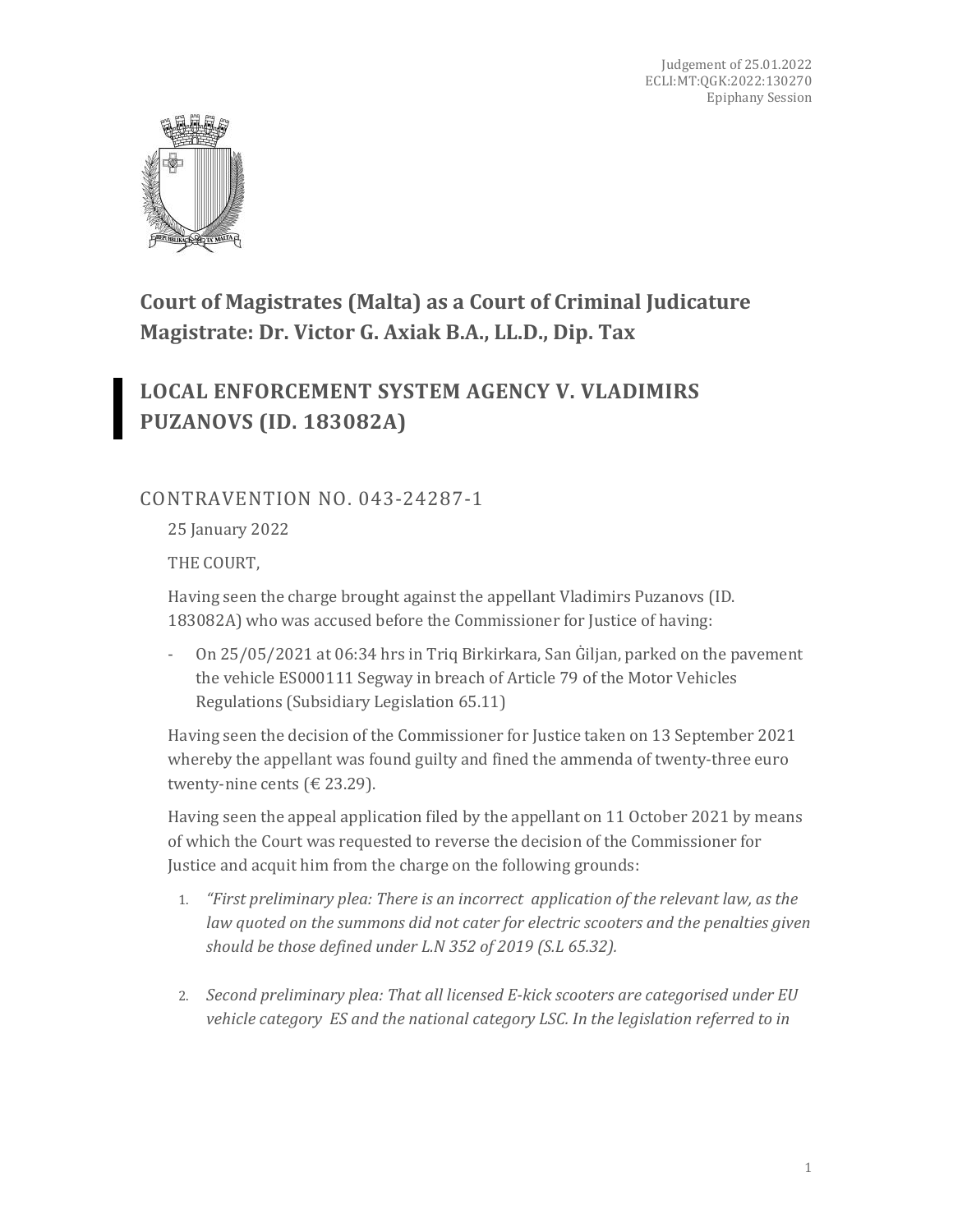*the summons, although there is reference to several categories, there is no reference to categories ES and/or LSC.* 

3. *Third preliminary plea: Contravention was issued in the name of Vladimirs Puzanovs personally and in the logbook the owner is licensed e-kickscooter sharing services operator company, namely BLT Malta Ltd (C ) thus the summons should have been issued on the name of the company or at the very least the appellant should have been indicated as the representative of the company."*

Having heard the parties make their submissions in the sitting held on 20 January 2022.

#### **Considered:**

That primarily this court is tasked with the revision of a decision taken by the Commissioner for Justice in accordance with Article 11 of Chapter 291 of the Laws of Malta. This Court does not and cannot change findings of a factual nature, legal conclusions and decisions when it appears to it that the Commissioner was legally and reasonably correct. As held by the Court of Criminal Appeal in the case "**Ir-Repubblika ta' Malta v. Emanuel Zammit**" with regard to the powers of that Court when dealing with appeals from judgements of the Court of Magistrates as a Court of Criminal Judicature, the Court of Appeal makes its own detailed analysis of the record of the proceedings held before the Court of first instance in order to see whether that Court was reasonable in its conclusions. If as a result of this detailed analysis this Court finds that the Court of first instance could not reasonably and legally arrive at the conclusion reached by it, then the said Court would have a valid, if not impelling reason, to vary the discretion exercised by the Court of first instance and even change its conclusions and decisions.

That in the ordinary course of its functions as a court of revision under Article 11 of Chapter 291 of the Laws of Malta, this Court does not act as a court of retrial (this would be possible under Article 11A of the same law), in that it does not rehear the case and decide it afresh; but it intervenes when it sees that the Commissioner for Justice, would have mistakenly assessed the evidence or wrongly interpreted the Law - thus rendering his or her decision unsafe and unsatisfactory. In that case this Court has the power, and indeed, the duty to change the findings and decisions of the Commissioner for Justice or those parts of his/her decisions that result to be wrong or that do not reflect a correct interpretation of the Law.[1](#page-1-0)

<span id="page-1-0"></span><sup>1</sup> See "**The Police v. Tatiana Skoric Tesic**" (Appeal number: 175/14, Mr. Justice Aaron M. Bugeja, 30/09/2021)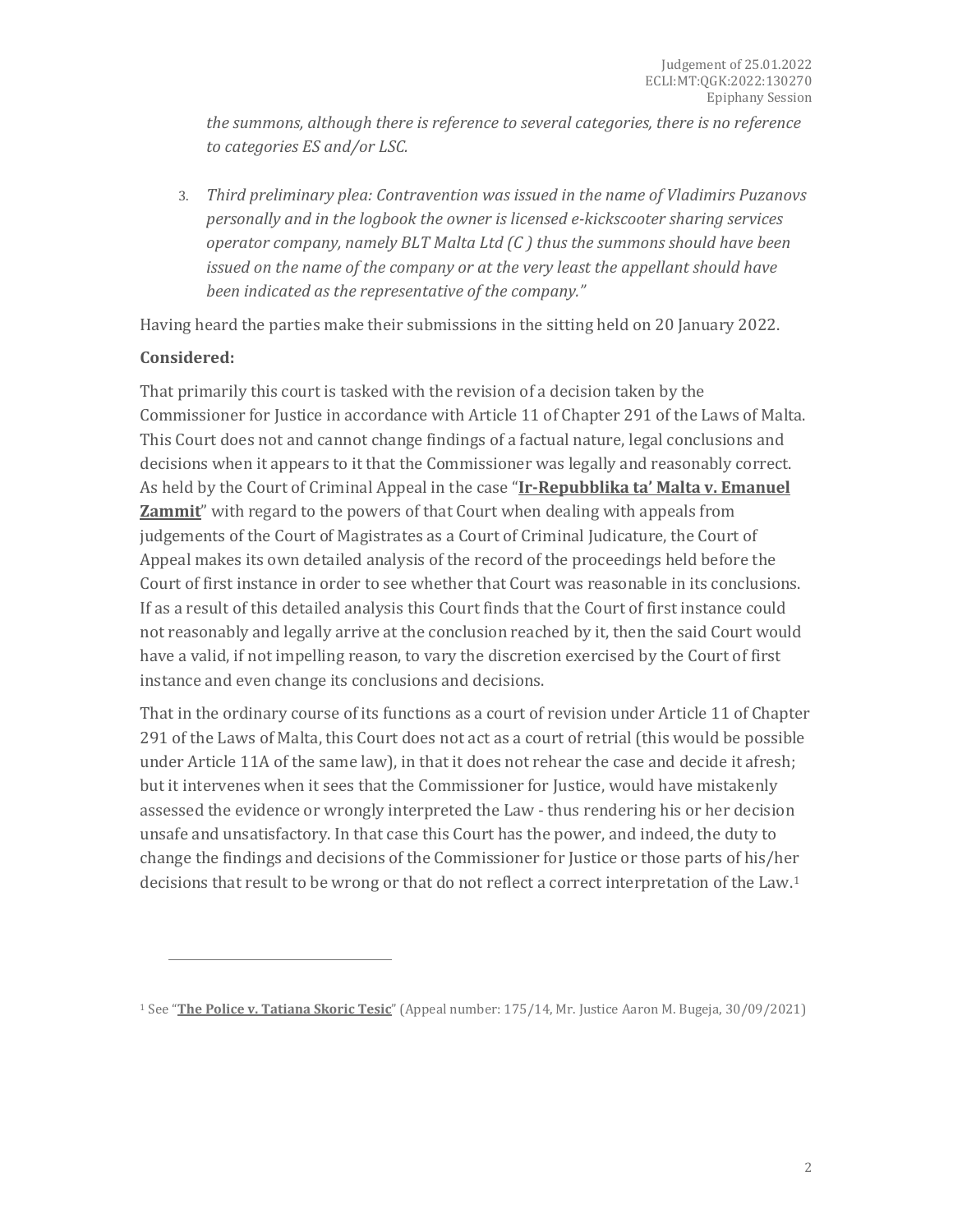That in the decision taken on 13 September 2021, as is customary in proceedings before the Commissioners for Justice, the Commissioner did not give any reasons justifying his finding of guilt and there is no transcript of the testimony supposedly given by CO 208 Christopher Cassar other than a black and white true copy of three photos purportedly showing the ekick scooter in question parked on the pavement. The record of the sitting held on 13 September 2021 has scant details and does not provide any clue as to whether the three grievances of a procedural nature raised in the appeal application had also been raised before the Commissioner.

#### *First preliminary plea*

That in the sitting held on 20 January 2022 the appealed Agency declared in open court that it agreed in principle with the first preliminary plea raised by the appellant.

That the offence of which the appellant was found guilty concerns a breach of Article 79 of the Motor Vehicles Regulations (Subsidiary Legislation 65.11) that reads as follows:

**'79. No person shall, unless otherwise directed by a Police officer or a community officer, park or leave unattended any motor vehicle or trailer … (d) on the footpath unless road signage directs otherwise'**

That Part IV of the Micromobility Regulations (Subsidiary Legislation 65.32 - Legal Notice 352 of 2019) specifically deals with "Parking" of e-kick scooters:

**'21. Electric kick scooters may be parked on pavements and promenades or on footpaths and in pedestrian zones but not in such a manner as to obstruct the free flow of pedestrian traffic or in such a manner as to restrict or hinder the use thereof by persons with mobility impairment or to impede the access to such pavements, promenades or footpaths.** 

**22.(1) Wherever available, e-kickscooters are to be parked in such parking infrastructures, such as racks, which may be provided or in such parking spaces which are specifically designated and marked for such purpose.** 

**(2) In such roads where there are no spaces specifically designated and marked for such purpose, e-kickscooters may beparked on the road in a perpendicular position to the pavement but not in such a manner as to occupy a parking space which is specifically designated and marked for the parking of other types of vehicles.** 

**23.(1) Any e-kickscooter parked in any manner which is in breach of regulations 21 or 22 shall be subject to a fine for illegal parking or obstruction, depending on the circumstances of the case.'**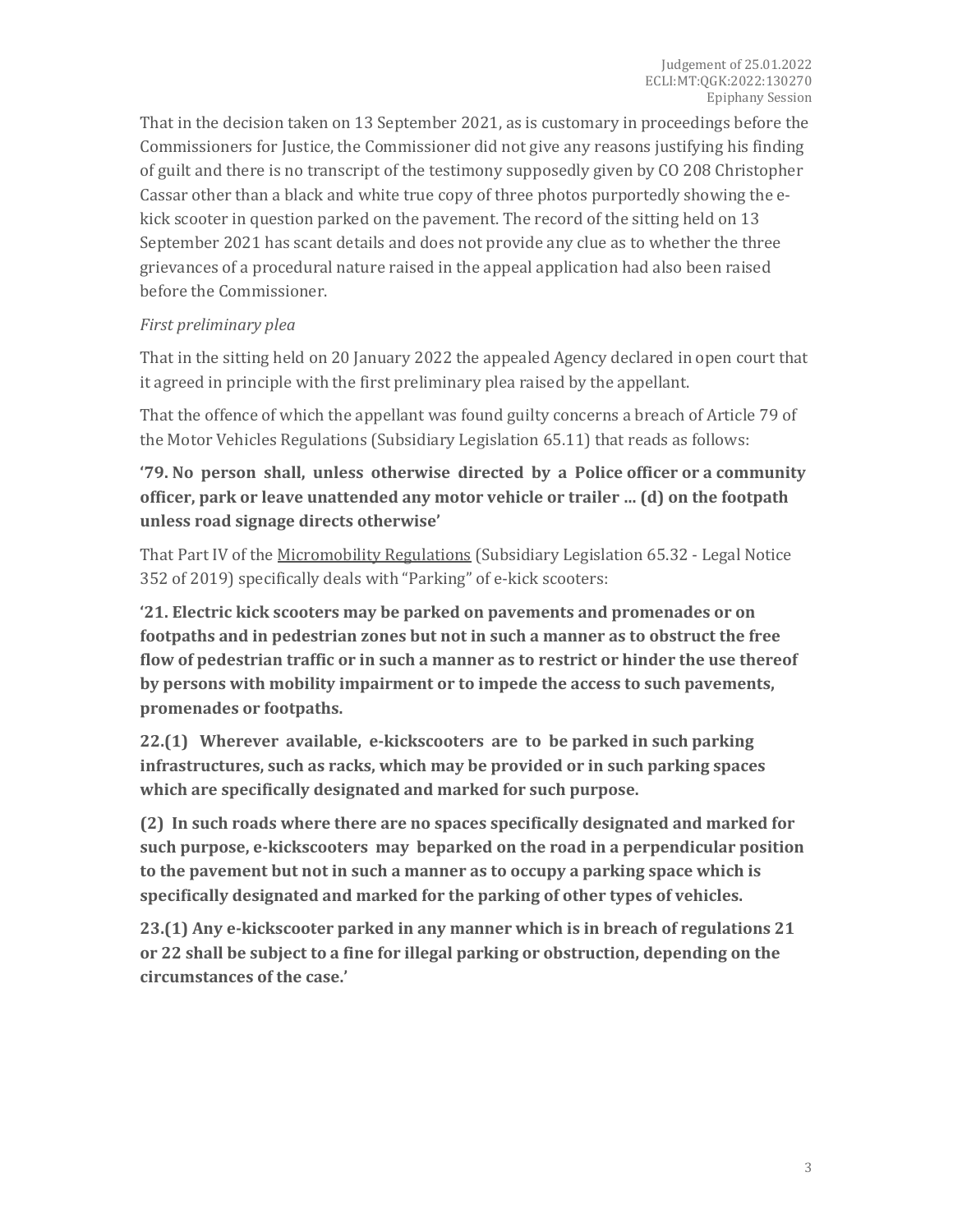That Part VI of the said Regulations provide for the penalties to be imposed upon conviction of one or more of the offences outlined therein. The very last article of Part VI (Article 28) then states as follows:

**'28.(1) Unless specifically regulated in Part VI, the commission of any offence in violation of any traffic regulation whilst using or driving an electric kick scooter shall carry with it the same penalties and consequences applicable to the commission of the same offence whilst using or driving a motor vehicle…'**

That with regard to the grievance giving rise to this plea the appellant states that the appealed decision is null and void since there was an incorrect application of the law in that the law quoted on the summons does not cater for the case of e-kick scooters. He holds that *"it is evident that, having regard to the particular features of e-kickscooters, the legislator's intention was to regulate parking of e-kick scooters with specific rules, including rules relating to the parking of e-kickscooters, in terms of the provisions of the Micromobility Regulations L.N 352 of 2019 (S.L 65.32 of the Laws of Malta). This position has been upheld several times by other Tribunals which have considered the same preliminary pleas in similar cases (copy of one of the judgments dated the 15th September 2021 attached and marked as DOC A)."*

The Court does not concur with this reasoning. Article 79(d) of the Motor Vehicles Regulations refers to "any motor vehicle" that is parked on the footpath and Article 2 defines a "motor vehicle" as "**a vehicle which is propelled by mechanical power**". An ekick scooter is a type of vehicle that is propelled by mechanical power generated by an electric motor. There is nothing in the Motor Vehicle Regulations that suggests that the regulations do not apply to electric scooters. It is only when an offence concerning e-kick scooters is specifically provided for by Part IV of the Micromobility Regulations that the Motor Vehicles Regulations lose their applicability. Article 28(1) further confirms this when it provides that if the matter is not specifically regulated under that part, the legislation that regulates motor vehicles applies. Strictly speaking this article is superfluous as the same principle would apply, with or without it.

That Article 23(1) of the Micromobility Regulations provides that "*any e-kickscooter parked in any manner which is in breach of regulations 21 or 22 shall be subject to a fine for illegal*  parking or obstruction, depending on the circumstances of the case". The Regulations do not specifically provide for such fines. Neither do the Motor Vehicles Regulations (SL 65.11) provide for such fines. Therefore the proviso to Article 55(1) of the parent Act (Traffic Regulation Ordinance) applies and the applicable fine is that set out in the Second Schedule to the Ordinance ("*Parking or waiting or stopping at prohibited place ..... €23.29*").

That therefore this plea is being rejected by the Court.

*Second preliminary plea*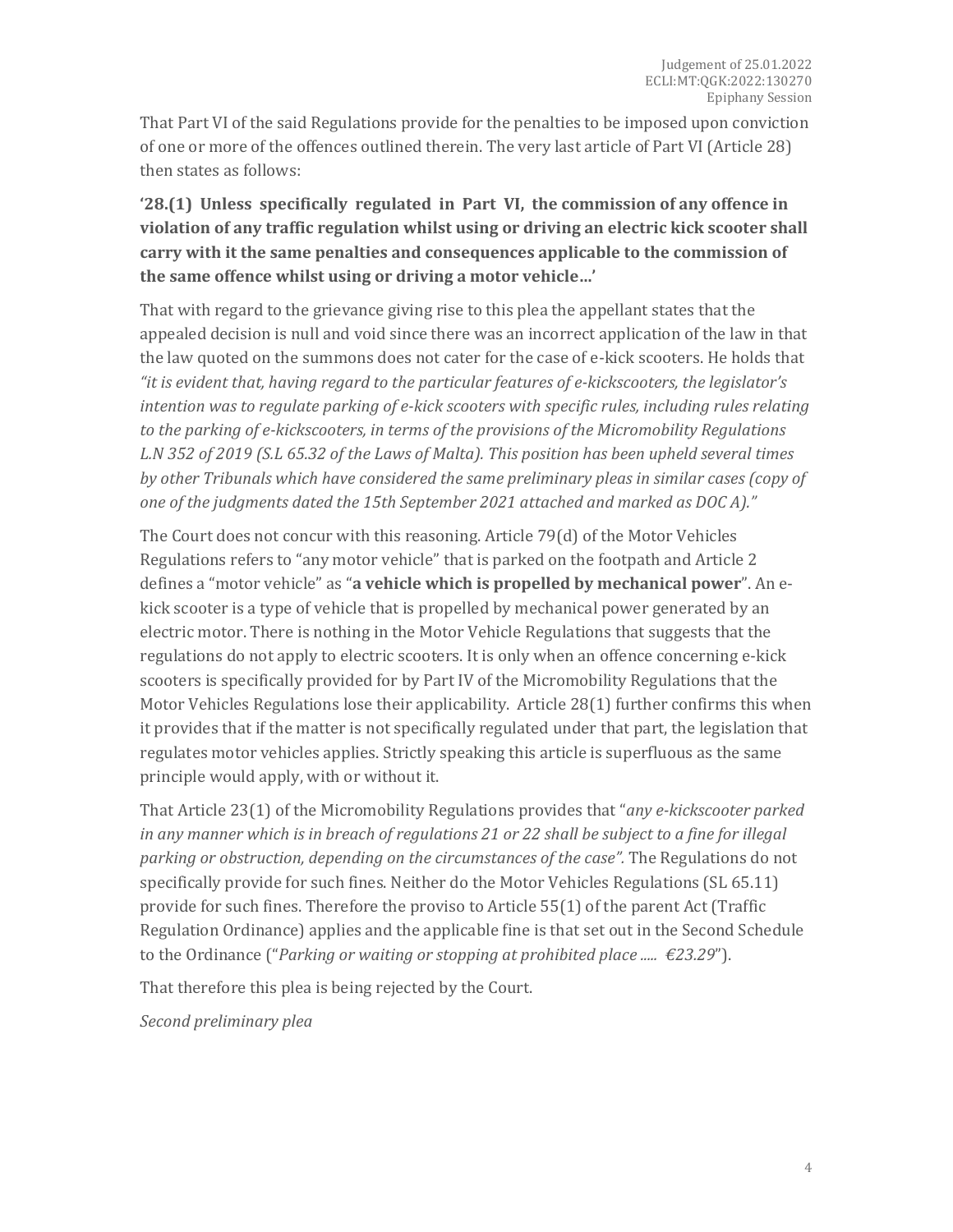That with regard to the grievance giving rise to this plea the appellant states that *"the Motor Vehicles Regulation of 1994 referred in the summons, makes reference to vehicle categories M1, M2, M3, N1, N2, N3. Electric Kick scooters are categorised by the Transport Malta authority as national category LSC. Therefore it is clear that Motors Vehicles Regulations do not apply to Electric Kick Scooters."*

That the Court refutes this assertion as unfounded at law. As already said, the Motor Vehicles Regulations defines a "motor vehicle" as "**a vehicle which is propelled by mechanical power**". In so doing it does not make any distinction whatsoever as to the classification or category of the vehicle.

That this plea is therefore also rejected by the Court.

#### *Third preliminary plea*

That with regard to this third preliminary plea that appellant states that *"the electric scooter is registered under BLT Malta Limited. Therefore the appellant humbly suggest that the summons should have been issued in his capacity as a representative of BLT Malta Limited and not in his own name. The law indicates that the contravention should be issued against whoever is making use of the electric scooter or the owner of the e-scooter. Therefore it is respectfully submitted that the contravention had to be issued not in the personal name of the appellant but rather to the appellant in his capacity as representative of the BLT Malta Ltd."*

That Article 2 of the "Registration and Licensing of Motor Vehicles Regulations" (Subsidiary Legislation 368.02) defines "owner" as "*the person, whether as an individual or in representation of a company* (emphasis made by the Court)*, partnership or cooperative society, in whose name a motor vehicle is registered and licensed*;"

That the certificate of registration exhibited in the acts of the case clearly lists "BLT Malta Ltd" as the registered owner of the vehicle. While the name of "Vladimirs Puzanovs" is also listed underneath it is clear that this is the name of the natural person **representing** the company (although as will mentioned further on, separate evidence should also be adduced in this regard) and not the person in whose name the vehicle is registered.

That in accordance with Article 13 of the Interpretation Act (Chapter 249 of the Laws of Malta):

*'13.Where any offence under or against any provision contained in any Act, whether passed before or after this Act, is committed by a body or other association of persons, be it corporate or unincorporate, every person who, at the time of the commission of the offence, was a director, manager, secretary or other similar officer of such body or association, or was purporting to act in any such capacity, shall be guilty of that offence*